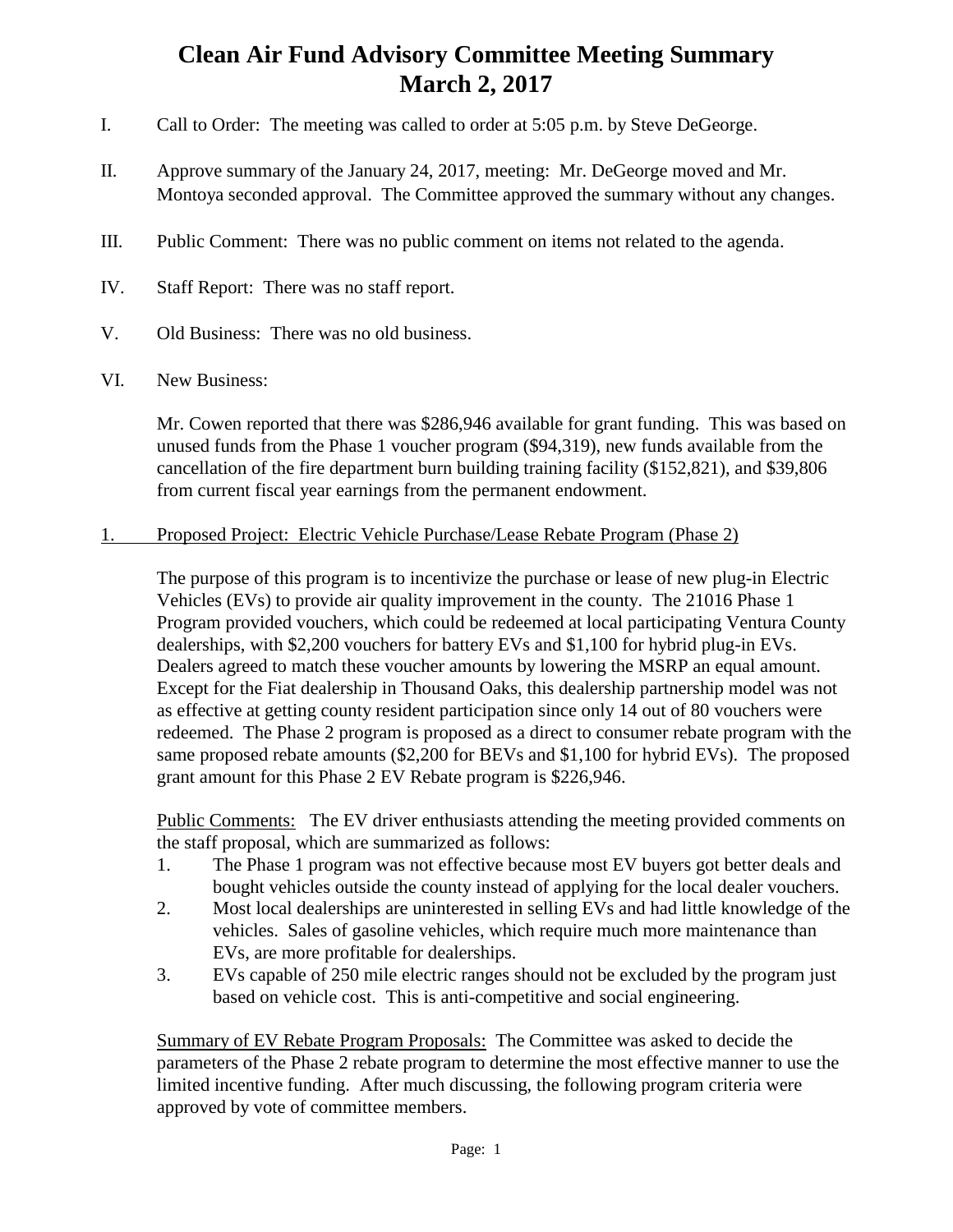- I. REBATE AMOUNTS: The Committee unanimously approved the proposed EV rebate amount at \$2,200 for Battery EVs and \$1,100 Hybrid Plug-in EVs.
- II EVs ELIGIBLE FOR REBATES: The Committee approved using the dynamic list of eligible new EVs on the California Air Resources Board Clean Vehicle Rebate Project website excluding electric motorcycles and hydrogen-fueled EVs. These EVs are listed because they have the battery capacity for a minimum electric range of at least 17 electric miles.
- III. EVs MAY BE PURCHASED OR LEASED ANYWHERE IN CALFORNIA: The Committee approved providing rebates to Ventura County residents, and the EVs may be purchased or lease anywhere in the state. The Phase 1 EV Voucher program, which was limited to participating Ventura County dealerships, was ineffective at providing almost all EV consumers with sufficient incentive or vehicle choices to participate in the program.
- IV. ELIGIBLE EVs BASED ON VEHICLE COST: Staff proposed a \$50,000 base MSRP cost cap (prior to tax, title, and license) as a surrogate for income restrictions that are required by the State of California to participate in the program. California income restrictions instituted to qualify for state rebates at \$150,000 for single tax filers and \$300,000 household income. After much discussion, the Committee approved raising this cost cap to \$75,000 by a vote of 5 to 4 to allow a wider range of EVs into the program including the base Model Tesla S, which has the highest range of any Battery EV.
- V. FUNDING GOALS FOR BATTERY EVs vs. PLUG-IN HYBRIDS: After much discussion on the pros and cons of incentivizing battery EVs versus plug-in hybrids, the Committee approved a funding goal for the EV rebates of at least 60/40 in favor of the battery EVs.
- VI PROGRAM OUTREACH: The Committee approved an outreach budget of \$3,000 to be spent on advertising and/or direct mailers. The District will publicize the program with press release and post the program information on the district website. Other possible outreach suggestions include contacting KCLU public radio, and getting articles into community and nonprofit newsletters.
- 2. Proposed Pilot Portable Solar EV Charging Station for the City of Ventura:

This proposed pilot project was to demonstrate the viability of a portable solar-powered EV Charging Station for a dual Level 2 station downtown Ventura about the library at a cost of \$60,000. According to the vendor, the leasing cost for five to ten units would lower the price by a factor of two with the federal tax credits assigned to the vendor. The lack of EV Charging Stations in the Santa Clara Valley region (Santa Paula, Fillmore, and Piru) may be solved using these stations because of the ease of installation (no trenching, no permits or electrical work). After much discussion, the Committee chose not to fund this project